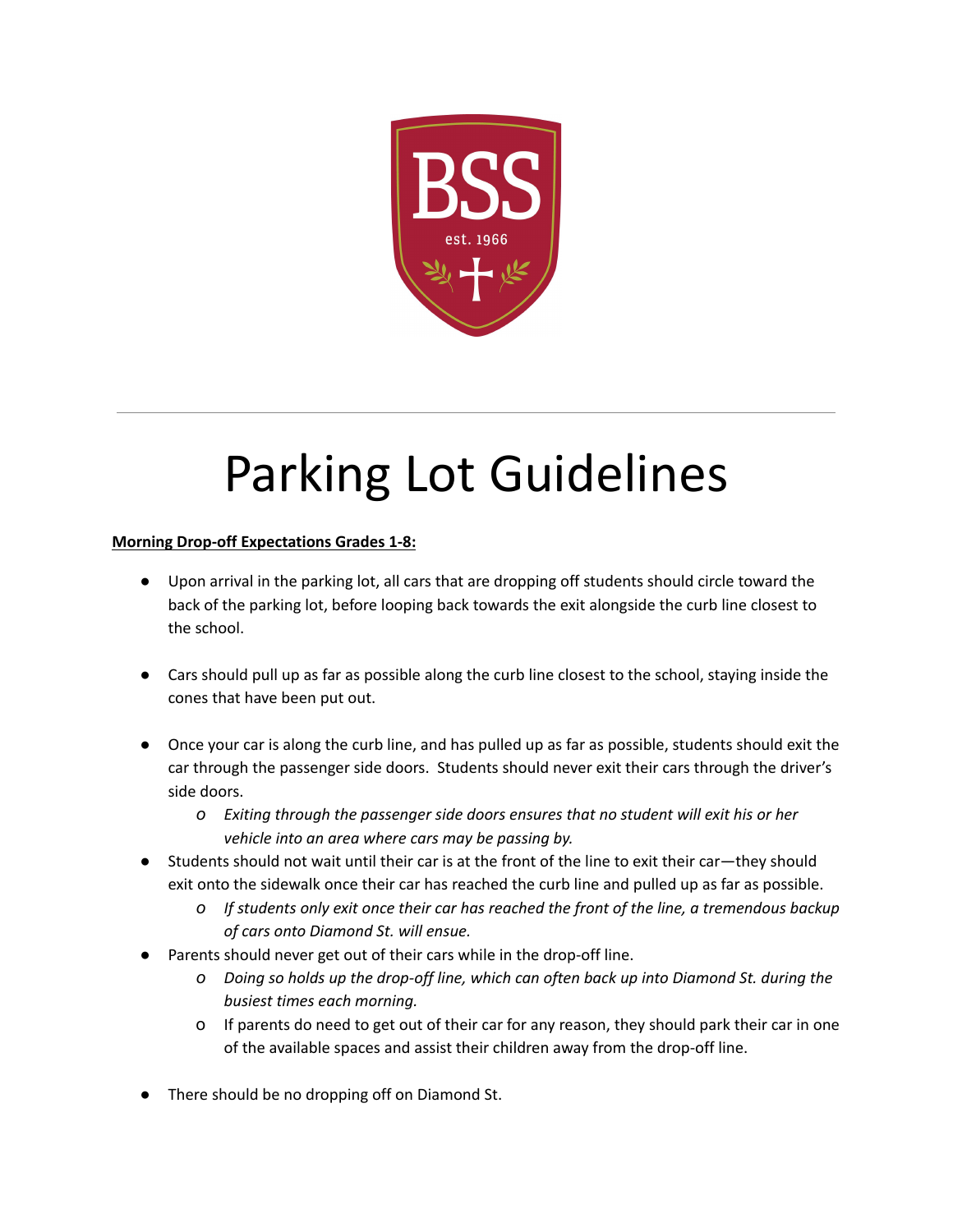- All students and parents who are walking to the building must cross at the designated crosswalk.
	- *o This will allow our teachers to control the flow of pedestrian and automobile traffic in ways that will ensure the safety of all students and adults in the parking lot.*

### **Morning Drop Off Grades PS,PK, and K (until Morning Assembly returns)**

- Parents will enter the lot and keep to the right allowing space for parents of grades 1-8 to enter to their left to loop around to the sidewalk
- Parents will drive up Adrienne's Way (formerly Debbie's Way) all the way to the top of the drive
- Staff will mark where the first car will begin drop off
- Cars within the marked "drop off" area will unload their child(ren) immediately, all other cars should wait until they are in the drop off zone
- We ask that parents have their child(ren) prepared to exit the vehicle as quickly as possible on the left side of the vehicle
- Parents are responsible for unbuckling and exiting their child from their vehicle and walking them as quickly as possible to staff waiting to help them enter the building
- As advised by the Walpole Police to avoid back ups, ALL cars must take a right turn onto East st. to exit Adrienne's Way
- If you have an older student you may stop at the sidewalk at the bottom of Adrienne's Way and have your older student exit the left side of your vehicle and head down the sidewalk. You may also park in the lot, walk your older student to their entrance, and then drive up to Adrienne's Way to drop off
- We ask that all have their children ready to exit their vehicle, factoring in any separation issues. Parent's are welcome to park in the lot and walk their child up Adrienne's way to the door but will need to be wary of traffic flow.

# **Afternoon Pickup Expectations:**

- Upon arrival, please pull up as far as you can to the car in front of you, and close to the cars in the rows next to you.
	- o *By parking close to one another, we can maximize the limited space we have in each row and in the parking lot as a whole.*
- If you are the first one in a new row, please park perpendicular to the school building and pull up all the way to the end of the parking spaces where drop-off occurs each morning.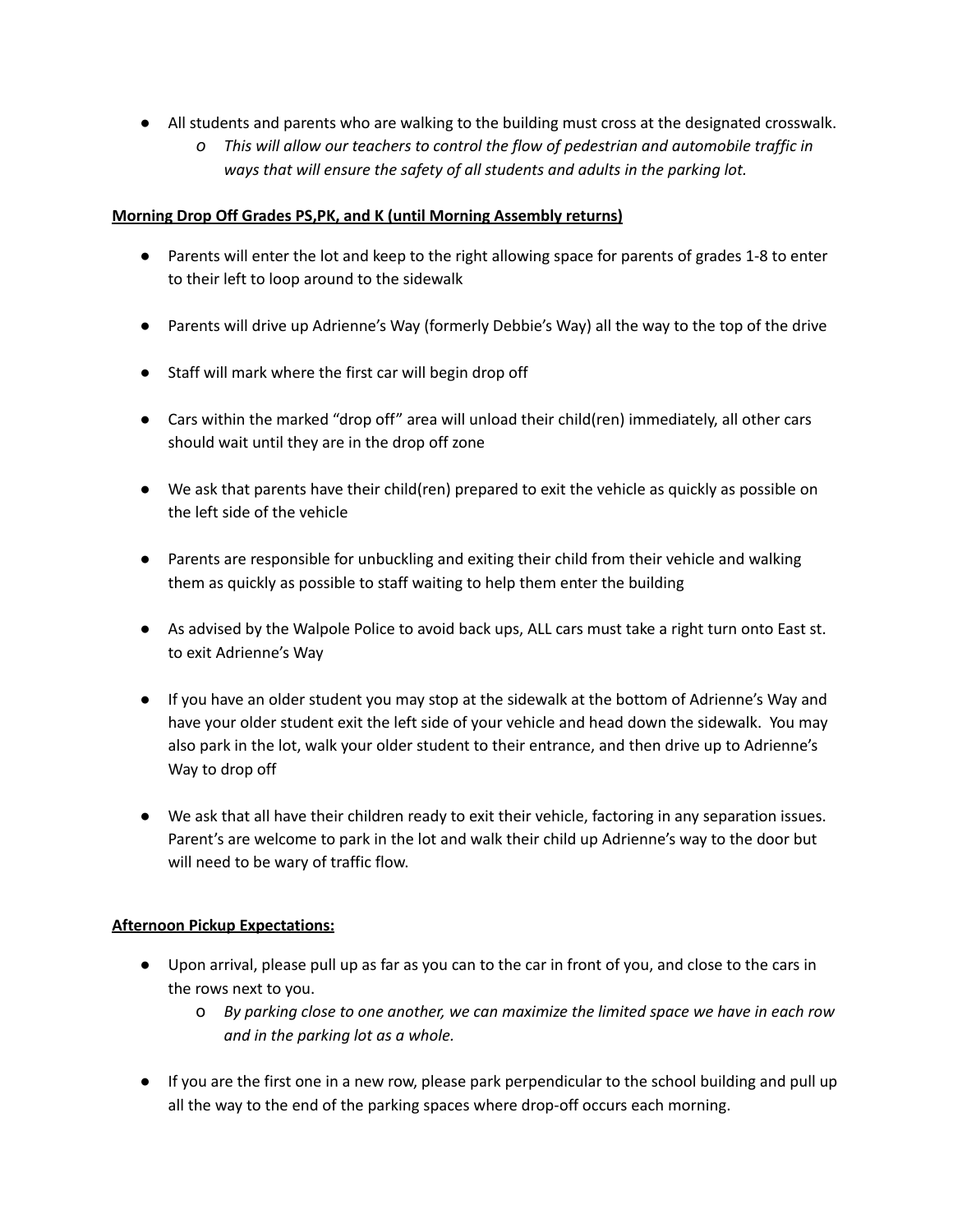- o *If all cars park in the same direction, there will be very little wasted space in the lot.*
- There are six specific sections for pickup—please make sure that you park in the section designated for the oldest child in your family or your carpool.
	- o *If a car parks in the wrong section, it will inevitably lead to delays, because other cars will be unable to depart at the appropriate time.*
- The six sections for afternoon parking are:
	- o Preschool: the first row (closest to Diamond St)
	- o Grades Pre-K & K: rows 2-4
	- o Grades 1-3: from the end of the Pre-K & K parking section to the Blessed Sacrament Sign on the side of the school building (approximately rows 5-8)
	- o Grades 4-5: Beginning at the Blessed Sacrament School sign to the convent driveway (approximately rows 9-12)
	- o Grades 6-8: from the convent driveway (Adrienne's Way formerly Debbie's Way) to the playground (approximately rows 13-16)
		- Families with students whose oldest child is in Grade 6 should try to park closest to the playground, since the Grade 6 classes are typically the last classes to exit the building.
- If you prefer to wait outside for the arrival of your child, please return to your car as promptly as possible upon your child's arrival.
	- o *It is important to clear the waiting area quickly so that teachers can begin directing cars out of the parking lot quickly and safely.*
- If a cone is placed at the end of a row, it means that these rows have been closed off for the remainder of dismissal.
	- o *By closing off rows, we help to ensure that no cars are blocking the entrance way to the parking lot, thereby allowing all cars to safely navigate their way to the back of the parking lot.*
- Even though spaces will open up closer to Diamond St as dismissal continues, these spaces should remain empty, with all late arrivals pulling into the spaces reserved for middle school families.
	- o *The issue here is one of both safety and equity:*
		- *Safety—when cars that pull into these spaces seek to depart the parking lot, it is often difficult for the teacher moderators to negotiate two different traffic patterns, while also making sure that students are crossing safely into the parking lot.*
		- *Equity—parents who follow the established protocols for dismissal shouldn't have to wait longer to depart than parents who have entered these open spots.*
- There should be no parking on Diamond Street.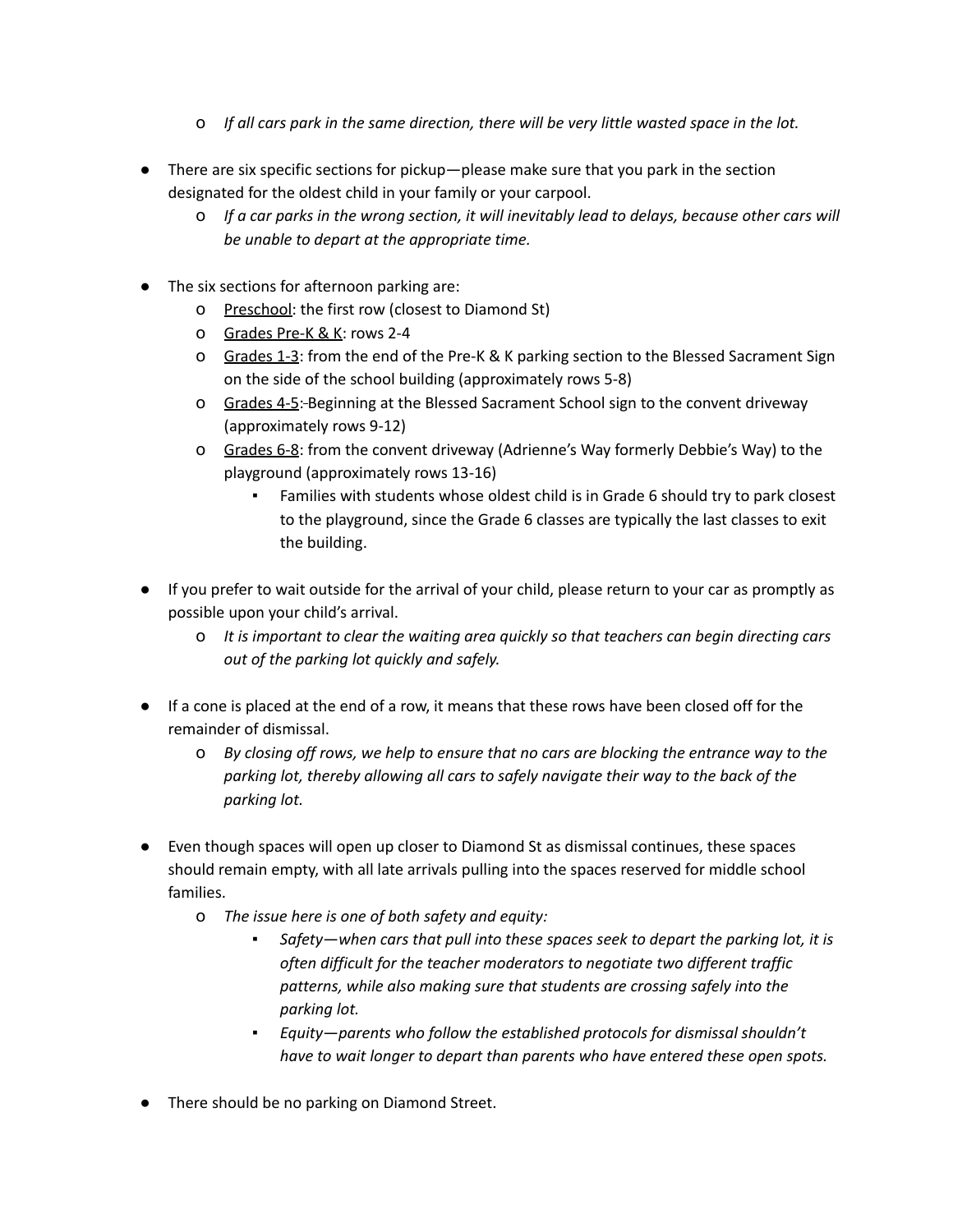- o *There are several problems related to parking on Diamond St.:*
	- *Students who walk towards cars parked on Diamond St. walk behind the backs of teachers who are directing traffic out of the parking lot. If the teacher fails to see them, the safety of the children is at risk.*
	- *We want to make sure that we are good neighbors to our neighbors who live on Diamond St. Families who live on Diamond St. have often expressed concerns to us about having difficulty getting in and out of their driveways, and about BSS families using their driveways as places to turn their cars around.*
	- *When cars on Diamond St. are looking to depart from school, they often do so by pulling into oncoming traffic, thereby creating a difficult situation for the teachers who are directing traffic.*
- The one exception to the above expectation regarding Diamond St. is the following:
	- o The parking spaces on Diamond St. that are in front of the parish house may be used by drivers that need to leave school quickly for a valid reason (medical appointment, etc.).
		- *▪ Parents that wish to park in these spaces should make a request to the BSS administration.*
- The convent driveway should not be used as an exit driveway during dismissal time.
	- o *This is a safety concern: this passageway needs to be kept clear in case of the need for emergency vehicles.*
- Cars may use the 15-minute temporary parking spaces at the top of the convent driveway during the school day. This driveway is a one-way road that can only be entered from the parking lot (not from East St.)
- Please do not leave your car idling while waiting for your children to be dismissed.
	- o *The Massachusetts Anti-Idling Law implores us to limit unnecessary idling to no more than five minutes. This is one small way that we can be better stewards of our environment.*
- The BSS administration will work with our teachers to make sure that our dismissal times are as consistent as possible.

# **Additional Thoughts:**

- If your children are being dropped off or picked up by someone else—grandparents, nannies, babysitters, etc.—please make sure to share this information with them so that everyone is well aware of our community expectations for the parking lot.
- Please make sure to always be conscious of your speed as you drive through the parking lot, and on our surrounding streets.